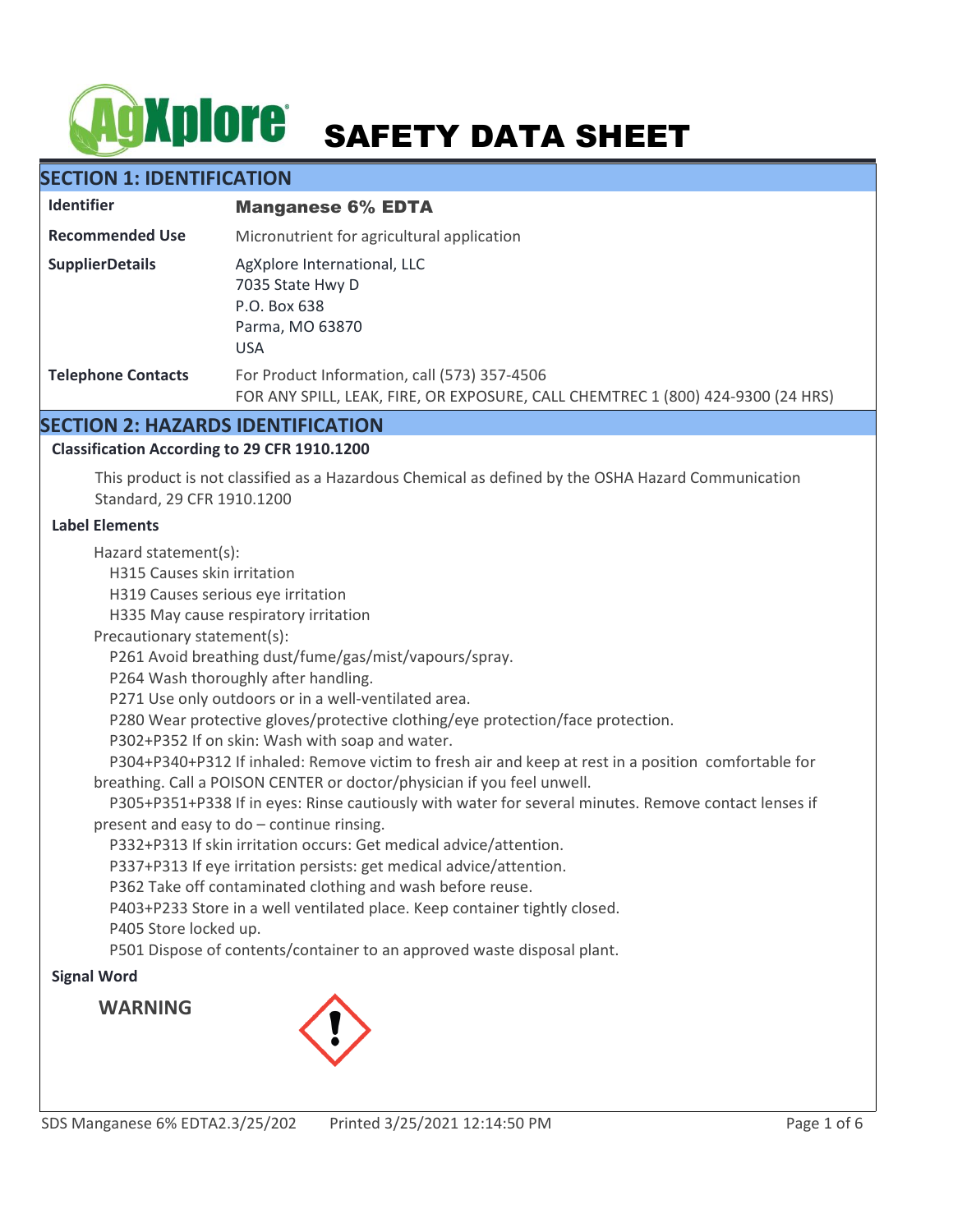# **KEEP OUT OF REACH OF CHILDREN**

#### **Other Hazards**

No other known hazards.

| <b>SECTION 3: COMPOSITION</b> |                        |                   |          |  |
|-------------------------------|------------------------|-------------------|----------|--|
|                               | <b>Ingredient Name</b> | <b>CAS Number</b> | Percent  |  |
|                               | Manganese 6% EDTA      | Mixture           | $>9.0\%$ |  |

## **SECTION 4: FIRST AID MEASURES**

#### **Description of First Aid Measures**

If symptoms occur, call a poison control center or doctor for treatment advice.

If in eyes: Hold eye open and rinse slowly and gently with water for 15-20 minutes. Remove contact lenses, if present, after the first 5 minutes, then continue rinsing eye.

If on skin: Take off contaminated clothing. Rinse skin immediately with plenty of water for 15-20 minutes.

If swallowed: Call a poison control center or doctor immediately for advice. Have person sip a glass of water if able to swallow Do not induce vomiting unless told to do so by a poison control center or doctor. Do not give anything by mouth to an unconscious person.

If inhaled: Move person to fresh air. If person is not breathing, call 911 or an ambulance, then give artificial respiration, preferably by mouth-to-mouth, if possible.

## **Most Important Symptoms and Effects Acute and Delayed**

Eyes: Contact may cause slight temporary eye irritation. Mist may cause irritation. Corneal injury is unlikely.

Skin: Prolonged contact is essentially nonirritating to skin, and is unlikely to result in absorption of harmful amounts. Repeat

#### **Immediate Medical Attention and Special Treatment**

Treat symptomatically. Have container with you when seeking medical advice.

Note to physician: No specific antidote. Treat symptomatically and according to the condition of the patient.

## **SECTION 5: FIRE-FIGHTING MEASURES**

#### **Extinguishing Media**

Use water fog or fine spray, dry chemical fire extinguishers, carbon dioxide fire extinguishers, or foam. Do not use direct water stream, as this may spread the fire.

#### **Special Hazards Arising from the Substance or Mixture**

Avoid inhaling the fumes.

#### **Special Protective Equipment and Precautions for Firefighters**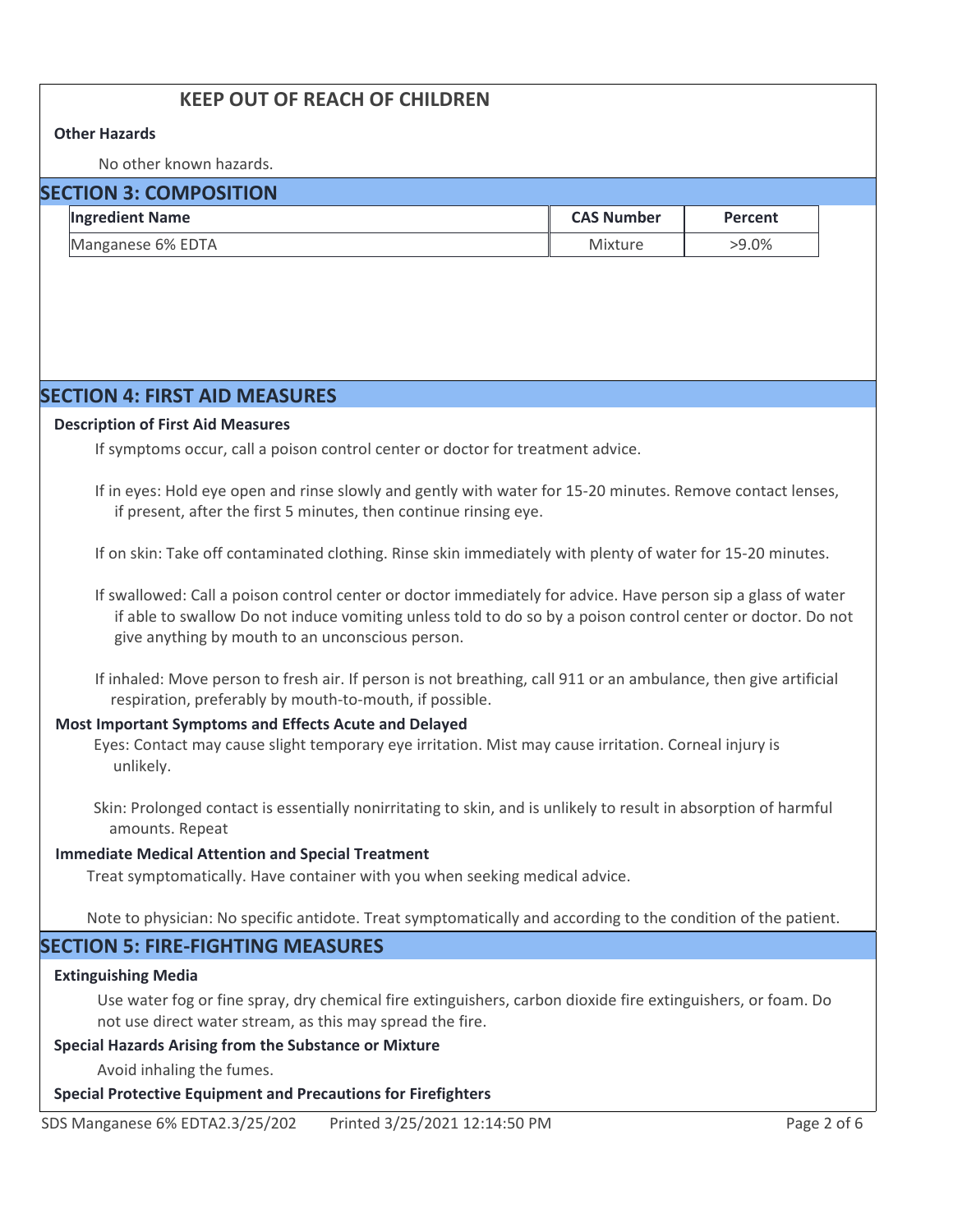Wear positive-pressure self-contained breathing apparatus (SCBA) and protective fire-fighting gear. If protective equipment is not available or is not used, fight fire from a protected location or safe distance.

Consider the use of unmanned hose holders or monitor nozzles. Keep people away. Isolate the fire and deny unnecessary entry. Move container from fire area if this is possible without hazard.

Immediately withdraw all personnel from the area in case of rising sound from venting safety devices or discoloration of the container. Use water spray to cool fire exposed containers and fire affected zone until fire is out and the danger of reignition has passed.

## **SECTION 6: ACCIDENTAL RELEASE MEASURES**

#### **Personal Precautions Protective Equipment and Emergency Procedures**

Avoid inhalation of vapors, dusts, and spray mist. Avoid contact with skin and eyes. Spilled material may cause a slipping hazard. Use appropriate personal protective equipment (see section 8).

#### **Environmental Precautions**

Prevent further spillage if safe to do so. Prevent from entering into soil, ditches, sewers, waterways, and/or groundwater.

#### **Methods and Materials for Containment and Cleanup**

Contain spilled material if possible. Absorb with inert material and dispose of in accordance with applicable regulations. See additional information in Section 13 Disposal Considerations.

## **SECTION 7: HANDLING AND STORAGE**

#### **Advice on Safe Handling**

Wear protective equipment. Avoid contact with eyes, skin, and clothing. Do not eat, drink, or smoke while handling this product. Ensure adequate ventilation. Avoid inhalation of dusts, vapors, or spray mist. Avoid prolonged exposure. Wash hands thoroughly after handling.

#### **Conditions for Safe Storage**

Store in original container. Do not freeze. Store away from direct sunlight or ultraviolet light. Store in a dry place. Do not reuse empty container. Do not allow water to be introduced into container. Do not contaminate water, food, or feed by storage or disposal.

## **SECTION 8: EXPOSURE CONTROLS/PERSONAL PROTECTION**

#### **Control Parameters**

No TLV/PEL listings for this mixture.

Appropriate engineering controls: Provide adequate ventilation. Provide eyewash station and safety shower.

#### **Exposure Controls**

Personal Protective Equipment: Wear splashproof goggles or shielded safety glasses, chemical-resistant gloves, long pants, long-sleeved shirt, shoes plus socks, and a chemical-resistant apron.

## **SECTION 9: PHYSICAL AND CHEMICAL PROPERTIES**

| <b>Physical State</b> | Liquid                 |
|-----------------------|------------------------|
| Appearance/Color      | Amber                  |
| Odor                  | Mild odor              |
| <b>Odor Threshold</b> | No test data available |
| рH                    | $2.0 - 3.0$            |
| <b>Freezing Point</b> | 32 °F                  |
| <b>Flash Point</b>    | Closed Cup 102 °C      |

| ШЕЭ                                    |                        |
|----------------------------------------|------------------------|
| <b>Evaporation Rate</b>                | Not established        |
| Specific Gravity (H2O = 1.0)           | 1.3                    |
| <b>Solubility in Water (by Weight)</b> | Dispersible            |
| <b>Autoignition Temperature</b>        | No test data available |
| <b>Decomposition Temperature</b>       | No test data available |
| <b>Viscosity</b>                       | Not available          |
| <b>Liquid Density</b>                  | $11.0$ lbs/gal         |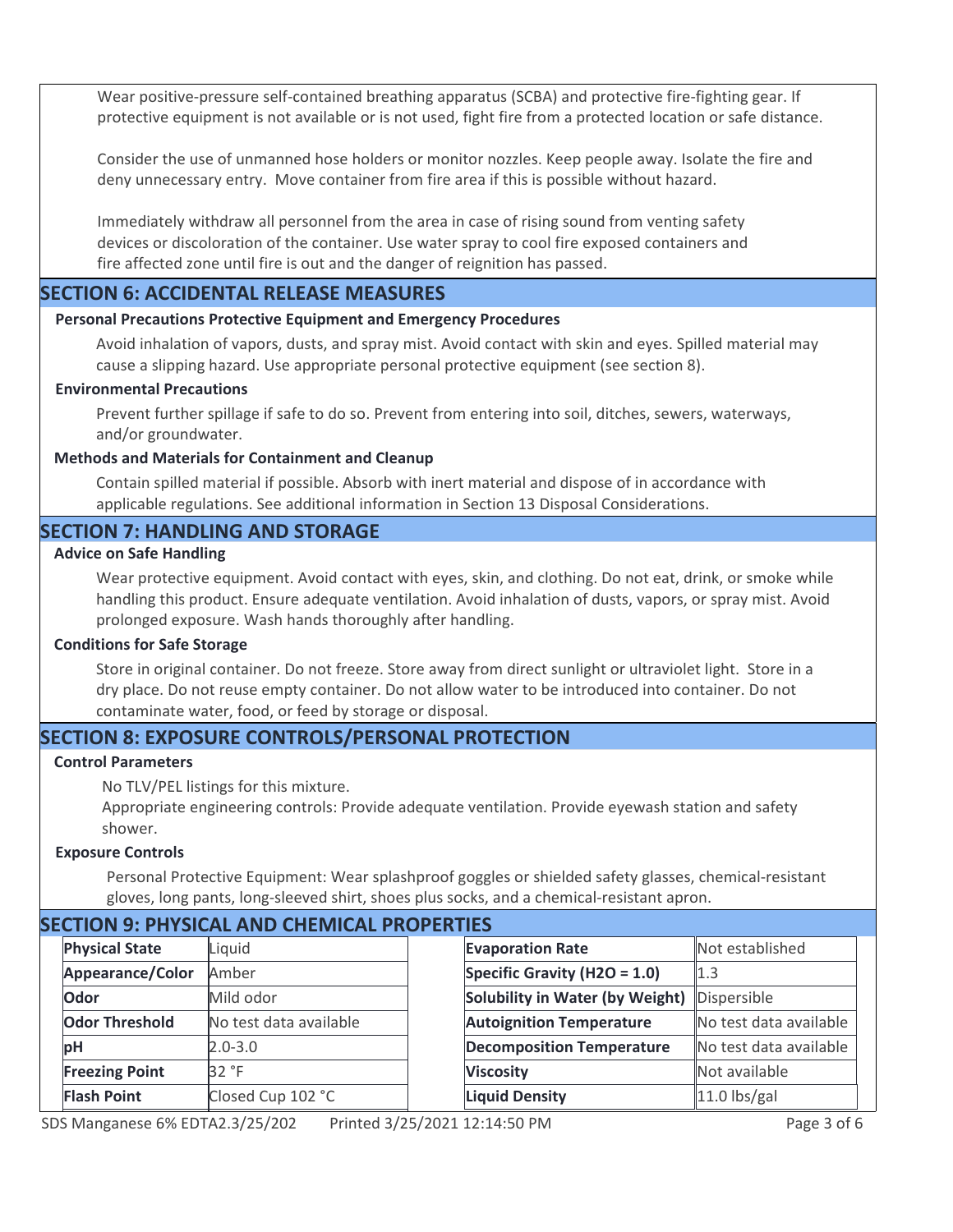## **SECTION 10: STABILITY AND REACTIVITY**

## **Reactivity**

Stable. No dangerous reaction potential known under normal conditions of use.

#### **Chemical Stability**

Stable under normal temperature and storage conditions.

#### **Possibility of Hazardous Reactions**

Stable under normal conditions.

#### **Conditions to Avoid**

Avoid exposure to strong oxidizers, strong bases, and strong acids. Avoid extreme heat, open flame, sparks, and other sources of ignition.

#### **Incompatible Materials**

Strong acids, strong bases, and strong oxidizers.

#### **Hazardous Decomposition Products**

Decomposition products depend upon temperature, air supply, and the presence of other materials. Decomposition products may include, but are not limited to: aldehydes, alcohols, esters, and organic acids.

## **SECTION 11: TOXICOLOGICAL INFORMATION**

#### **Information on Toxicological Effects**

ROUTES OF EXPOSURE Eye contact: May cause irritation. Skin contact: Can be absorbed, may cause irritation. Inhalation: Unknown. Ingestion: Unknown.

#### EXPOSURE SYMPTOMS

 Eye irritation: stinging, tearing, redness, swelling, and blurred vision. Skin irritation: Burning and skin damage. Allergic skin reaction:Redness and rash.

#### ACUTE AND CHRONIC EFFECTS

Contact may irritate or burn eyes. Components may be absorbed into the body through the skin. Prolonged inhalation may be harmful. Prolonged exposures may cause chronic effects.

## ACUTE TOXICITY Oral: N/A Dermal: N/A Eye damage/eye irritation: May cause slight temporary eye irritation. Mist may cause eye irritation. Skin corrosion/irritation: N/A Carcinogenicity: N/A

## **SECTION 12: ECOLOGICAL INFORMATION**

## **Ecotoxicity**

This product is not classified as environmentally hazardous. Aquatic Acute Toxicity: EC50 Algae: N/A LC50 Crustacea: N/A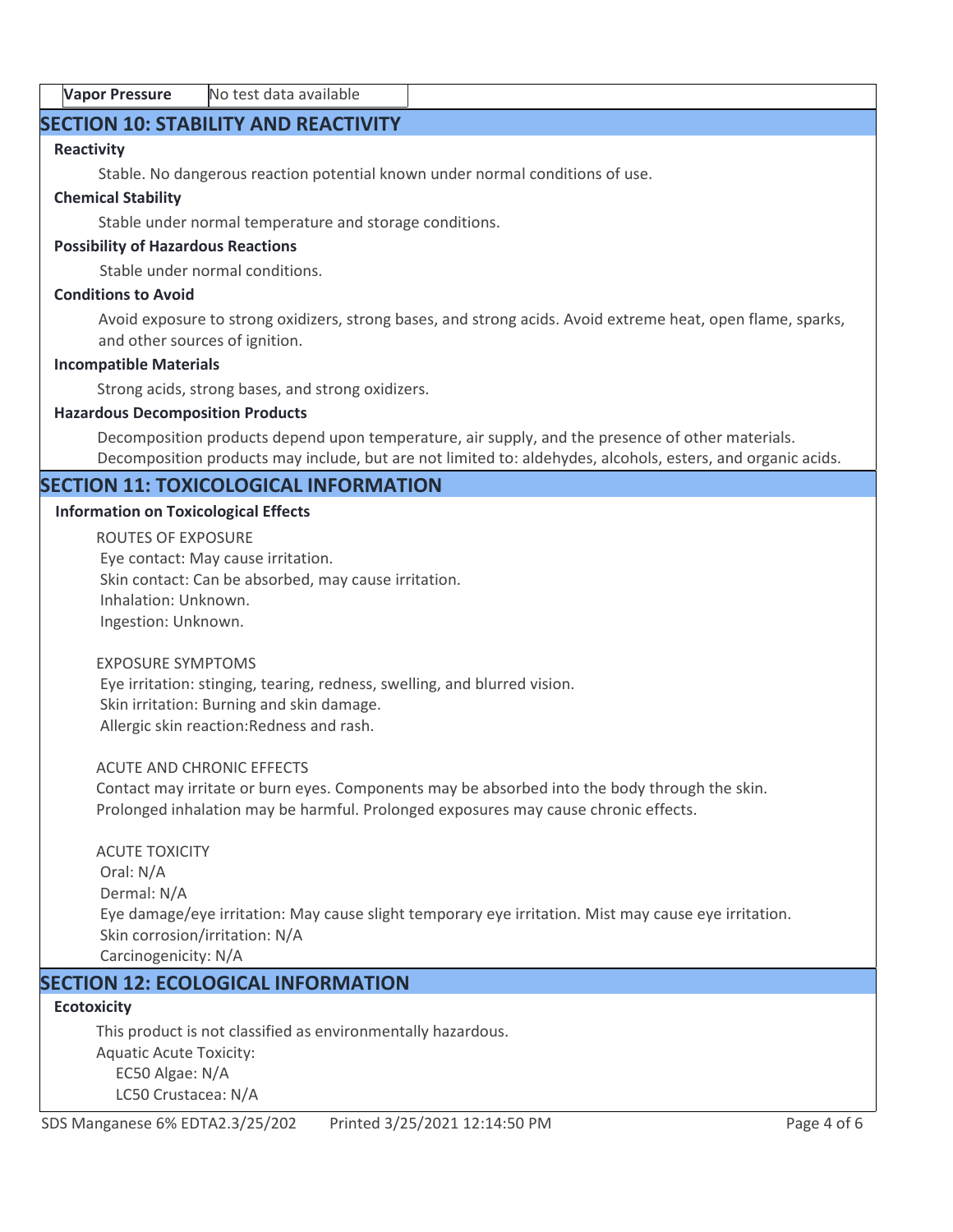LC50 Fish: N/A

#### **Persistence and Degradability**

Material is readily biodegradable.

#### **Bioaccumulative Potential**

No data available.

#### **Mobility in Soil**

No data available.

#### **Other Adverse Effects**

No other known adverse effects.

## **SECTION 13: DISPOSAL CONSIDERATIONS**

#### **Waste Treatment Methods**

Do not reuse empty container. Triple rinse, then offer for recycling or disposal in a sanitary landfill, or by other means in accordance with local, state, and federal regulations.

Dispose of waste materials at an approved waste disposal facility. Do not dump material in sewer or any body of water, or on the ground.

## **SECTION 14: TRANSPORT INFORMATION**

#### **Transportation**

DOT Non-Bulk: Not Regulated DOT Bulk: Not Regulated

## **SECTION 15: REGULATORY INFORMATION**

#### **Safety, Health, and Environmental Regulations**

NFPA Hazard Rating: (0 = Least, 1= Slight, 2=Moderate, 3=High, 4= Severe)

- 0 Health
- 1 Fire
- 0 Reactivity

SARA Title III Hazard Notification and Reporting:

 Section 302 Extremely Hazardous Substances: This product is not known to contain any Extremely Hazardous Substances.

Sections 311 and 312 Hazard Categories:

Immediate (Acute) Health Hazard: No

Delayed (Chronic) Health Hazard: No

Fire Hazard: No

Reactive Hazard: No

Sudden Release of Pressure Hazard: No

 Section 313 Toxic Chemical Release: This product does not contain any chemical components that exceed the threshold reporting quantities in Section 313.

CERCLA Hazardous Substances List (40 CFR 302.4): Not listed

U.S. Toxic Substances Control Act (TSCA): All components of this product are on the TSCA Inventory or are exempt from TSCA Inventory requirements under 40 CFR 720.30